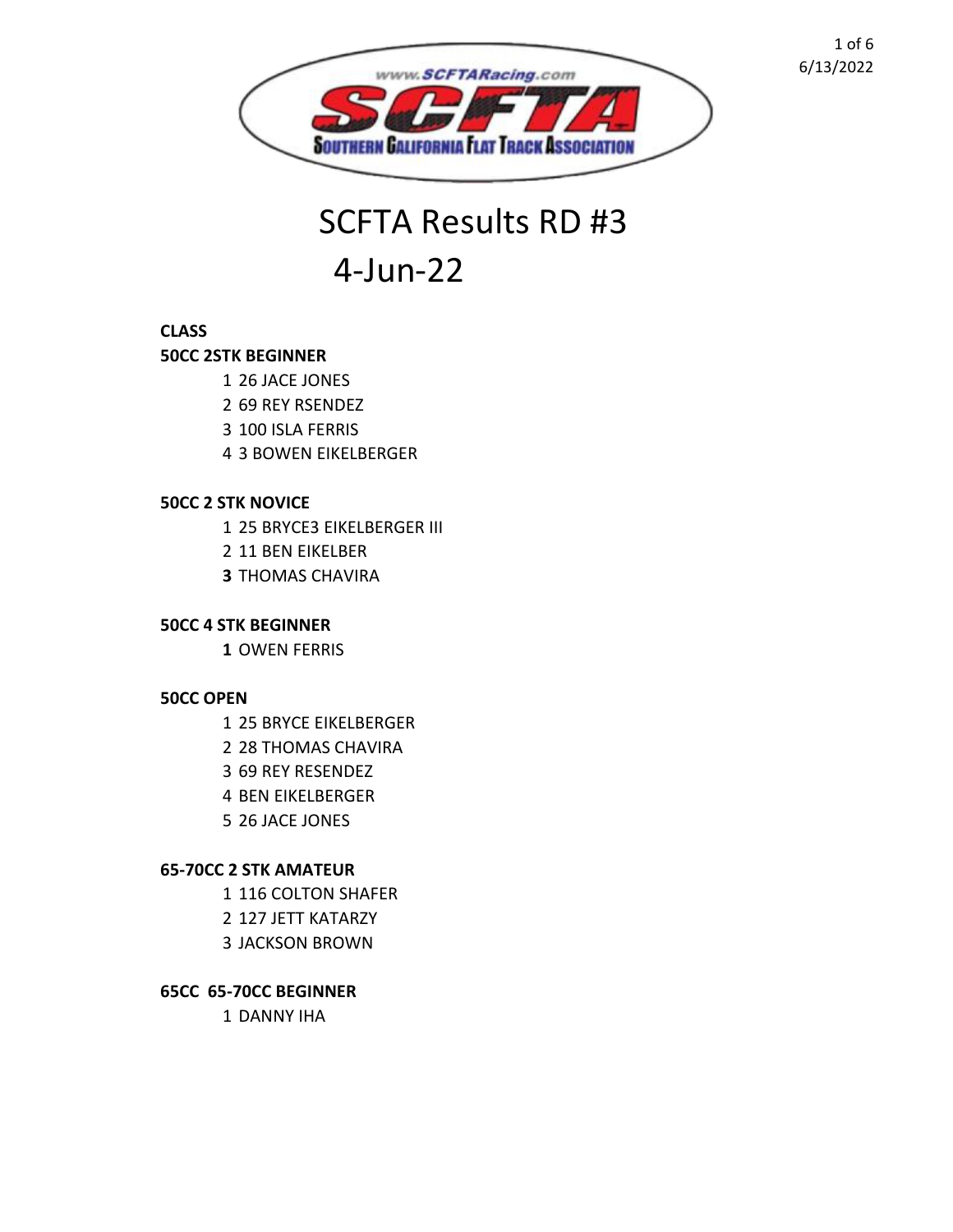2 of 6 6/13/2022



#### **65-70CC OPEN**

- 116 COLTON SHAFER
- 127 JETT KATARZY
- 22 JACKSON BROWN
- DANNY IHA

### **85 2 STK AMA**

- 45 COLTON SHAFER
- 94 CURTIS NUGENT
- 713 JASPER HEATHFIELD
- 14 RYDER BITZ-HAY
- 128V ETHAN SALMON
- 127E JETT KIATARZY

### **85CC 2 STK BEGINNER**

1 22 JACKS(BROWN

### **85CC OPEN**

- 45 COLTON SHAFER
- 128V ETHAN SALMON
- 14 RYDER BITZ-HAY
- 127E JEFF KATARZY
- JASPER HEATHFIELD
- 22 JACKSON BROWN

### **SENIOR VETS +50 EXPERTS**

- 71 JON NUNES
- 80 JAMES MORRIS
- 4D MATT STOUTENBURG
- 22 JOHN DUPREE
- 412 ADAM LESLEY
- 47 SHAWN DOUCET
- 63 JOHNNY CUSTOM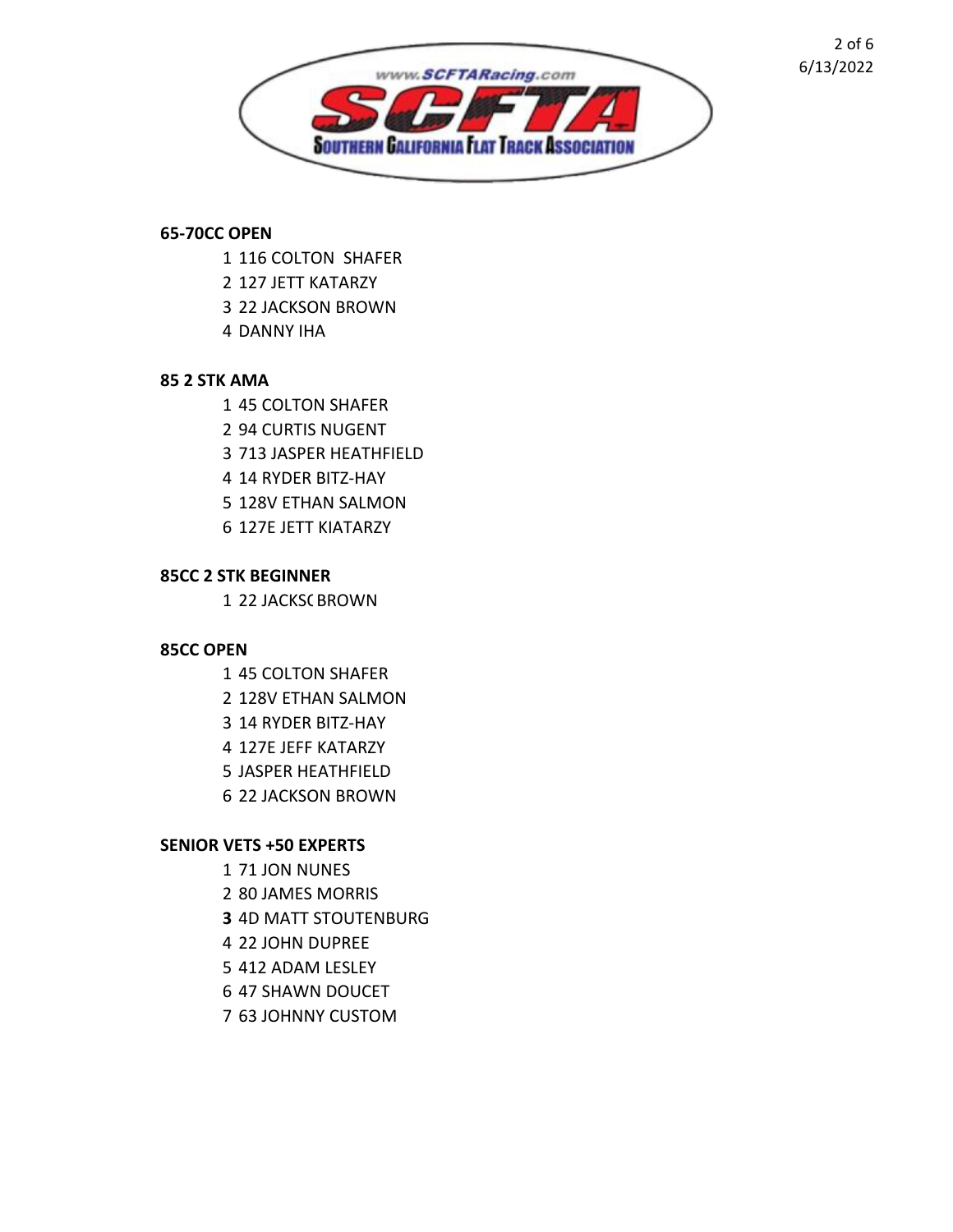

### **MADD DOG OPEN 4 STK BACK WHEEL 17" OR LESS**

- 2 CONNER HICKERSON
- 713 JASPER HEATHFIELD
- 25 EVIN PERRAULT
- 313 MARC HEATHFIELD
- 60B BRANDI BECK
- DNS DANIEL IHA

### **HOOLIGANS**

- 33 JAYCEE JONES
- STEVE FORTUNE

### **VETS +35 EXPERTS**

- 71 JON NUNEZ
- 5 RYAN REED
- 60 MICHAEL BECK
- 41 ADAM LESLEY,
- 63 JOHNNY CUSTOM

### **VET +35 AMATEUR / NOVICE**

- 58 JOSEPH BOYD
- 2 TJ BISCH

### **OPEN UNCLASSIFIED**

- 82 COLIN PETTON
- 25 EVIN PERRAULT
- 20Y ERIC GREEN

### **CLASSIC VINTACE**

- 2 CONNER HICKERSON
- 3 JOE PAPE
- 44 DWAYNE LOCKE
- 2Y LENNY RODRIQUEZ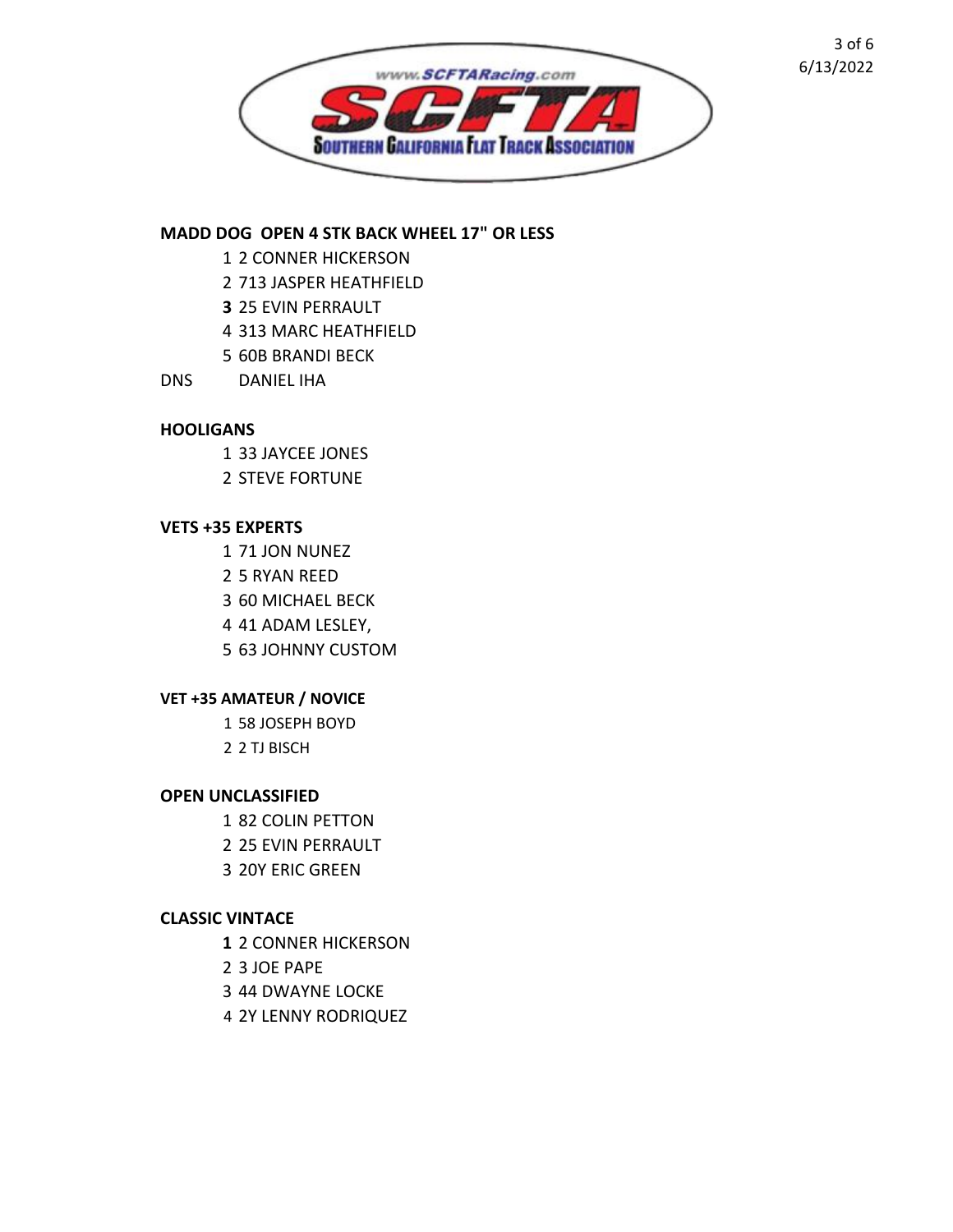

#### **SUPER SENIOR +60 EXPERTS**

- 80 JAMES MORRIS
- 11 JOHN DUPREE
- 73 DON JENSON
- 63 JOHNNY CUSTOM NORTHWORTHY 9/26/57
- 34 STEVE FORTUNE

## **OPEN NOVICE AND BEGINNER**

- 58 JOSEPH BOYD 61 WILLIAM BECK 816 SUMMER KUKLA
- TJ BISCH

## **OPEN EXPERT/ PRO NON PAYING**

- 4D MATT STOUTENBURG
- 33 JAYCEE JONES
- 60 MICHAEL BECK
- 47 SHAWN DOUCET
- MATT FOSTER
- 3 CONNER HICKERSON

### **BOMBER EXPERT**

89 DANNY PERKINS

# **BOMBER NOV / AMA COMBO**

- 45 BRANDON GERDES
- 313 MARC HEATHFIELD
- 83 PAUL CLAYBAUGH

### **POWDER PUFF**

- 816 SUMMER KUKLA
- 81 JOEY CRABTREE CUSTOM
- 60B BRANDI BECK
	- NO POINTS JAYCEE JONES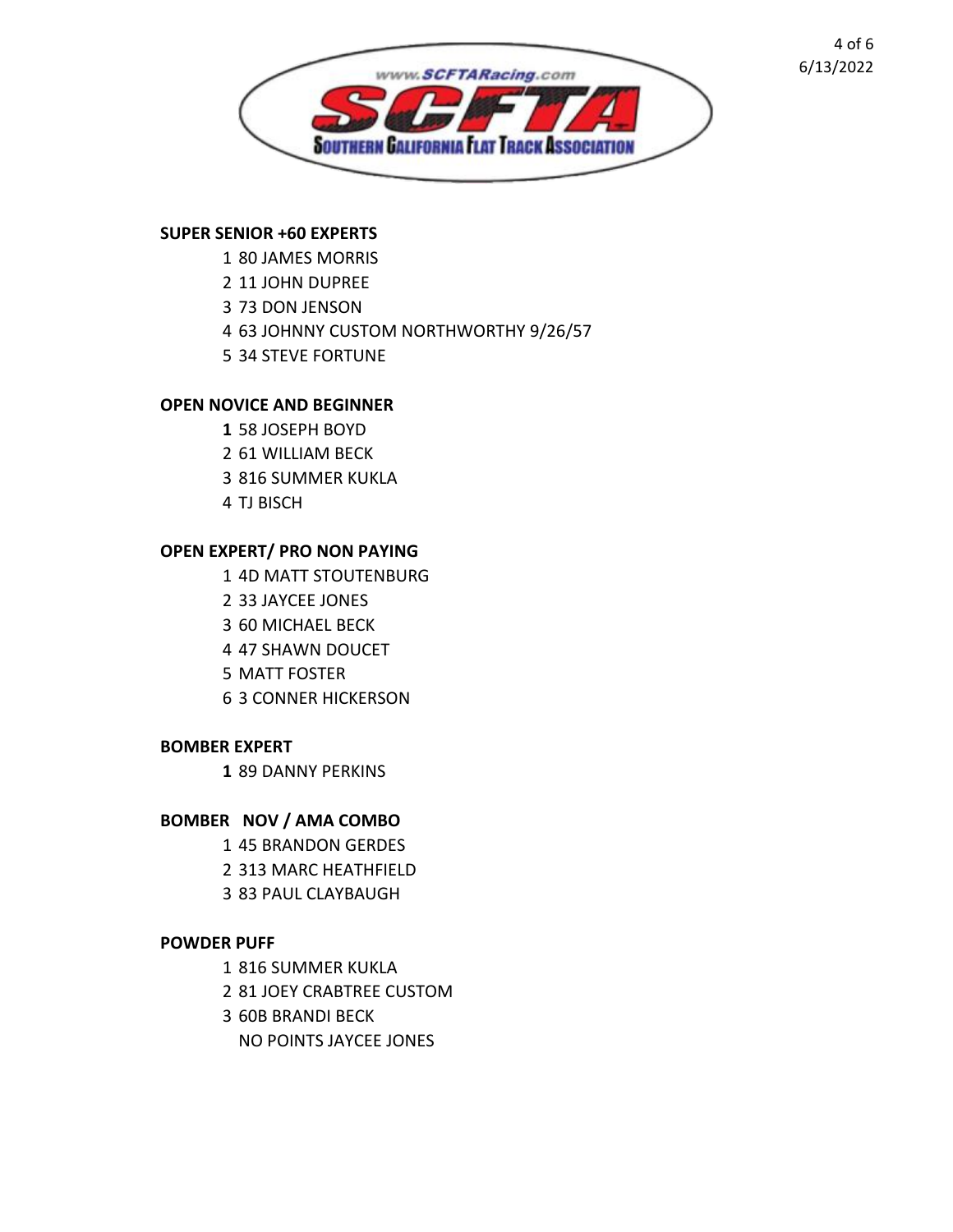

#### **PULL STARTS**

- 48 DAN BROWN
- 3 CONNER HICKERSON
- 52BRETT MILLER
- DNS 4 ARMONDO OLIVAR

#### **SUPER SENIOR +60 AMATEUR / NOVICE**

- 17 RICK LOGAN
- 61 WILLIAM BECK
- 38W GARY LEOPOLD
- 83 PAUL CLAYBAUGH

#### **FRAMER EXPERT**

41 ADAM LESLEY

#### **FRAMER AMATUER**

 45X BRANDON GERDES 81 JOEY CRABTREE CUSTOM

### **SENIOR VETS +50 NOVICE**

 58 JOSEPH BOYD 17 MICHAEL DE LA GARZA

#### **PREMIER SENIOR +70**

38W GARY LEOPOLD

#### **OPEN AMATEUR**

- 82 CONLIN PETTON
- 26 TRAVIS FRIEDRICH
- 20Y ERIC GREEN JR
- 25 EVIN PERRAULT